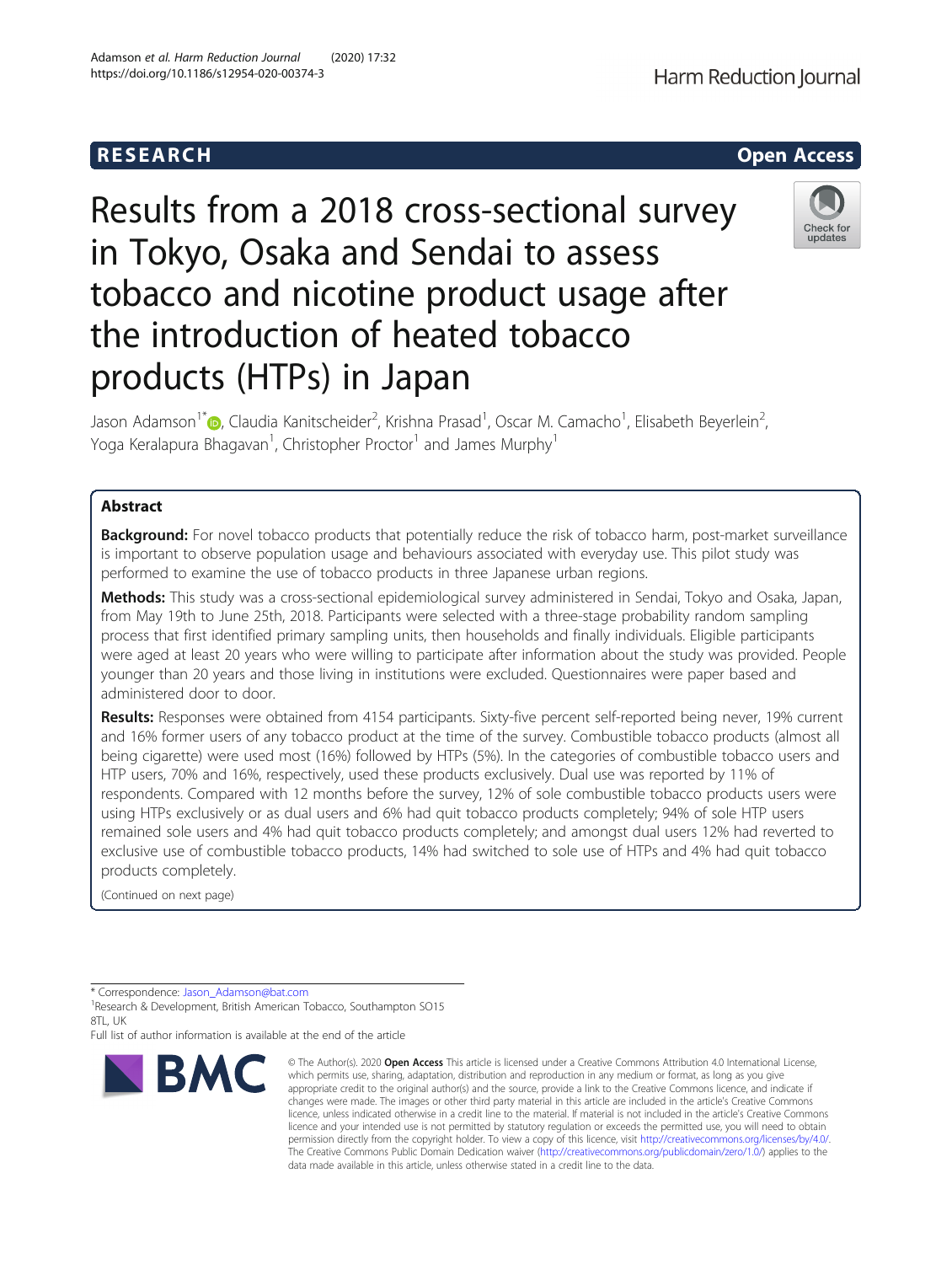(Continued from previous page)

**Conclusion:** HTPs seem to be accepted as an alternative tobacco product amongst combustible tobacco users. Given complex findings for dual use, improved understanding of the motivations underlying this behaviour would be of interest.

Keywords: Post-market surveillance, Cross-sectional survey, Heated tobacco products (HTPs), Tobacco harm reduction

# Background

For adult smokers who wish to reduce cigarette consumption or for those who have tried to quit smoking but failed, while nicotine-replacement therapy is widely available, non-combustible tobacco and nicotine products such as heated tobacco products (HTPs), electronic cigarettes (e-cigarettes) and oral tobacco products, might offer other opportunities for tobacco harm reduction [\[4](#page-8-0), [13,](#page-8-0) [21\]](#page-8-0). HTPs were introduced to the market in 1988, but were not initially successful [[25](#page-9-0)]. HTPs contain tobacco that is mechanically heated without combustion, or via the passing of hot air. Thus, the aerosol released does not contain products of combustion [[5,](#page-8-0) [25](#page-9-0), [26](#page-9-0)]. The maximum heating temperature of 350 °C results in reduced toxicant emissions [\[8](#page-8-0), [12,](#page-8-0) [24\]](#page-9-0) and less exposure of users to harmful or potentially harmful constituents [[9,](#page-8-0) [24](#page-9-0)] compared with cigarettes smoke, which reaches 950 °C within the lit end.

Japan is one of the world's major markets for HTPs, with several product options available [[5,](#page-8-0) [18,](#page-8-0) [26](#page-9-0), [29](#page-9-0)]. However, usage patterns by consumers and the fundamental risks of these products need to be clearly contextualised within everyday use to evaluate the public health effects.

For tobacco harm reduction to be successful, products should demonstrate reduced harm to individual tobacco smokers and at the population level. Ideally, this would be achieved by a complete switch from cigarette smoking to products with potentially reduced harm. When a new product is launched in a market, it is important to understand how consumer behaviours change over time. Post-market surveillance studies allow observation of the product use at different timepoints and improve understanding of product acceptance [[1\]](#page-8-0).

This pilot study was performed to examine the current use of combustible tobacco products and HTPs in three cities in Japan and to examine changes in usage over 12 months.

# Methods

# Study design

This was an epidemiological population survey. The study protocol [[1\]](#page-8-0) and surveillance tool (10.17605/ OSF.IO/JECDN) were approved by an independent ethics committee in Japan prior to commencing data collection.

## Selection of participants

This study was performed in three areas of Japan: Tokyo, Osaka and Sendai. These areas were selected to capture high numbers of current HTP users; Tokyo and Osaka are two largest metropolitan areas in Japan and Sendai was the launch city of an HTP.

Participants were selected with a three-stage probability sampling process. First, primary sampling units (PSUs) were selected by random sampling of street blocks from the Basic Resident Registration population data published by the Japanese Ministry of Internal Affairs and Communications, stratified by study city. Five hundred PSUs were initially selected, with the number in each area being proportionate to the population density. These PSUs were listed in ascending order of municipality codes and chosen for inclusion with randomly selected starting numbers that were no greater than the skip interval (calculated as the target population divided by number of PSUs in each stratum).

In the second stage, all households were listed by street number, in ascending order, using the Zenrin residential map database (Zenrin Co Ltd, Kitakyushu, Fukuoka, Japan). The first household was selected randomly, and 50 households per PSU with regular numeric intervals were chosen for interviewers to attend.

The next birthday method [\[23\]](#page-9-0) was used as the third stage to select one individual per household to participate. People were eligible to participate if they were aged at least 20 years (the legal age to consume tobacco in Japan), living in private households, able to speak and read Japanese, and willing to participate after information about the study was provided. Exclusion criteria included people younger than 20 years and people currently living in prisons, military bases, mental facilities, or homes for the elderly.

# Data collection and processing

Study teams visited homes with a paper-based questionnaire that participants were asked to self-complete (unless they had visual impairments or difficulty writing, in which case the interviewer assisted). Data were collected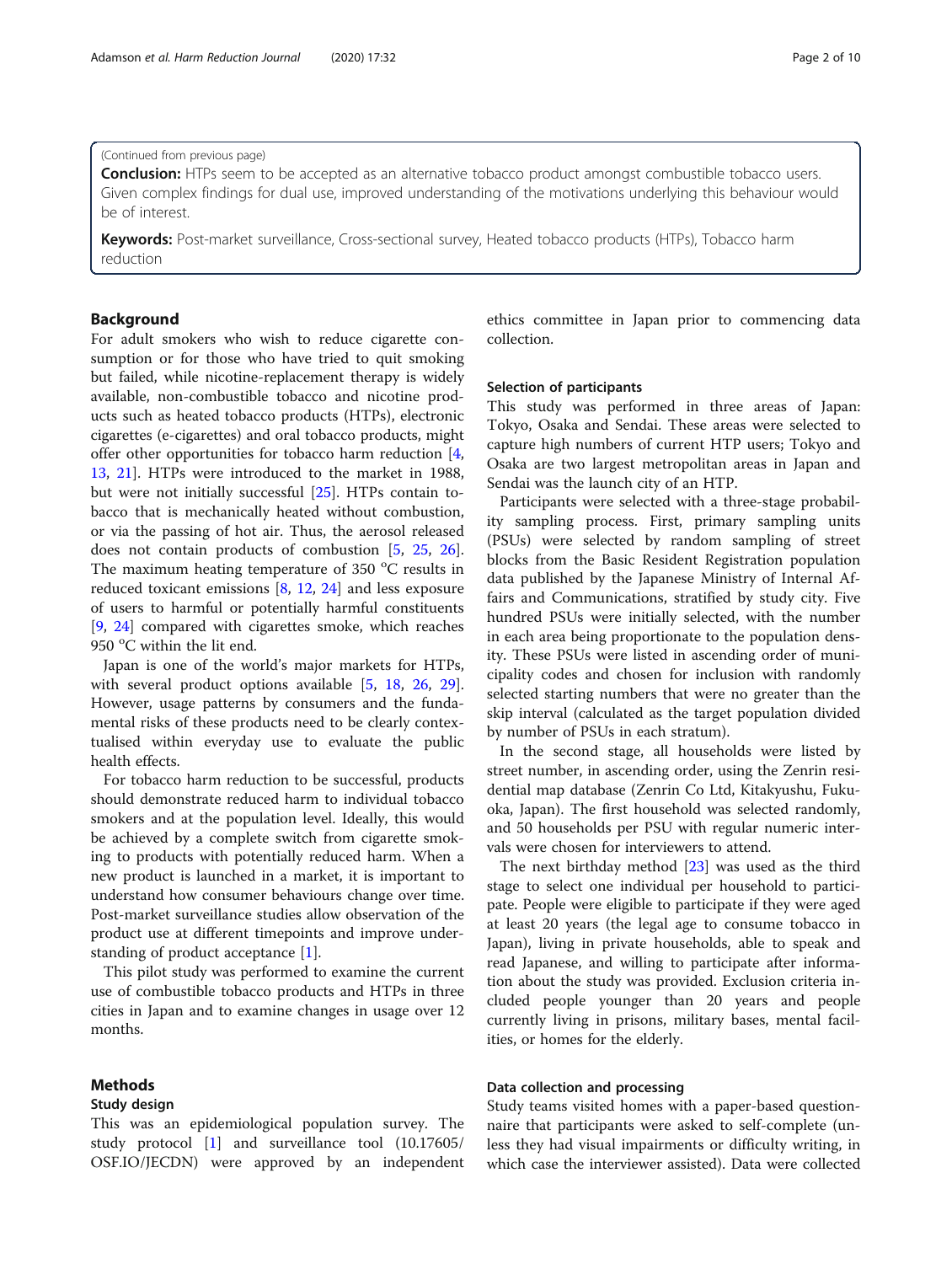for use of tobacco products (current, former or never) on sociodemographic status, age, sex, education level, employment status, household income and marital status. Use of tobacco products was defined as having consumed least 100 cigarettes or equivalents for other tobacco or nicotine products (HTPs, e-cigarettes, oral tobacco products and nicotine-replacement therapies) during the respondent's lifetime. Combustible tobacco products included manufactured or roll-your-own cigarettes, cigars and cigarillos and/or pipes.

For combustible tobacco products and HTPs, additional information was requested on duration and frequency of product use, amount consumed, flavour preferences, tar level (cigarettes), quit attempts and use at '12 months before' and at the time of the survey. We asked current and former tobacco users about awareness of the foremost brands of HTP available in the study areas at that time: iQOS (Phillip Morris International, Neuchatel, Switzerland), glo (British American Tobacco, London, UK) and Ploom TECH (Japan Tobacco Inc., Tokyo, Japan). It was not deemed appropriate to ask never users of combustible tobacco products about awareness of branded tobacco products.

Data from the paper questionnaires and answers to semi-open questions translated into English were entered into an electronic data capture system via double data entry  $[1]$  $[1]$ . No imputation was applied for missing data. Weighting was applied to adjust for selection probabilities and for non-response according to population characteristics (region, age and sex).

## Measures

Intention to quit cigarette smoking and HTP use amongst current users was measured with the contemplation ladder [\[2](#page-8-0)], in which 0 indicates no thought of quitting and 10 indicates taking action to quit. For all current and former regular HTP users, reasons for HTP use were assessed with tools identified in the literature ([\[16\]](#page-8-0); PMI MRTPA THS-PBA-07 Rescreening Questionnaire [\[22](#page-9-0)];).

Self-reported dependency on nicotine was estimated with the Heaviness of Smoking Index. The index measures number of cigarettes smoked per day (1–10, 0 points; 11–20, 1 point; 21–30, 2 points; or ≥ 31, 3 points) and the time to first cigarette after waking  $(≤5 \text{ minutes}, 3 \text{ points}; 6-30, 2 \text{ points}; 31-60,$ 1 point; and  $\geq 61$  min, 0 points), which are considered important predictors of quitting smoking [[3](#page-8-0)]. The overall score is a composite of the scores from the two questions, giving a classification of low (0– 2), medium (3–4) or high (5–6) nicotine dependence.

## Analyses

A sample size of 4000 participants ( $n = 20$  households per PSU) was considered sufficient for subgroup analysis. An additional 150 participants were included for the 20–24-year age group because concerns have been raised about susceptibility to tobacco product use amongst young people [[6\]](#page-8-0) and about HTPs being viewed as 'high tech' and therefore having youth appeal [\[10](#page-8-0)], and because previous fieldwork experiences indicate that young people are under-represented with the applied sampling method. Thus, the final sample size was set at 4150.

All analyses presented herein are descriptive in nature and were performed with SAS 9.4. Categorical variables were analysed by frequency tables and continuous variables were reported by summary statistics. Data are presented for the total study population and stratified by age (in 5-year age groups from 20 to 79 years, and one group for people aged  $\geq 80$  years), sex and tobacco user status (never, former or current user). Differences between 12 months before and the time of the survey are also stratified by product type. In this report, weighted results are presented.

# Results

## Sociodemographics of study participants

Surveys were completed by 4154 participants from May 19th to June 25th 2018 (Tokyo  $n = 3261$ , Osaka  $n = 789$ and Sendai  $n = 104$ ; of which 4001 surveys were across all age groups, with a booster sample of 153 participants in the 20–24-year age group). Overall population characteristics are presented in Table [1.](#page-3-0)

## Tobacco and nicotine product usage

Sixty-five percent of respondents identified themselves as never, 19% as current and 16% as former users of any tobacco products at the time of the survey. The prevalence of never use was higher for females (83%) than for males (46%). The most frequently used products were roll-your-own cigarettes (16%), followed by HTPs (5%), with low use of e-cigarettes, cigars or cigarillos and pipes (latter four product types all  $< 0.5\%$ ).

#### Manufactured and roll your own cigarette usage

Data were available on cigarette use for 642 participants. Most (92%) reported daily use and smoked on average 16 cigarettes per day. The average daily cigarette consumption for females (13) was slightly lower than for males (16).

Amongst daily cigarette smokers, 29% reported that they first smoked within 5 min of waking and 39% within 6–30 min. The percentage of participants who smoked within 5 min after waking up was similar in females (32%) and males (28%). Nicotine dependency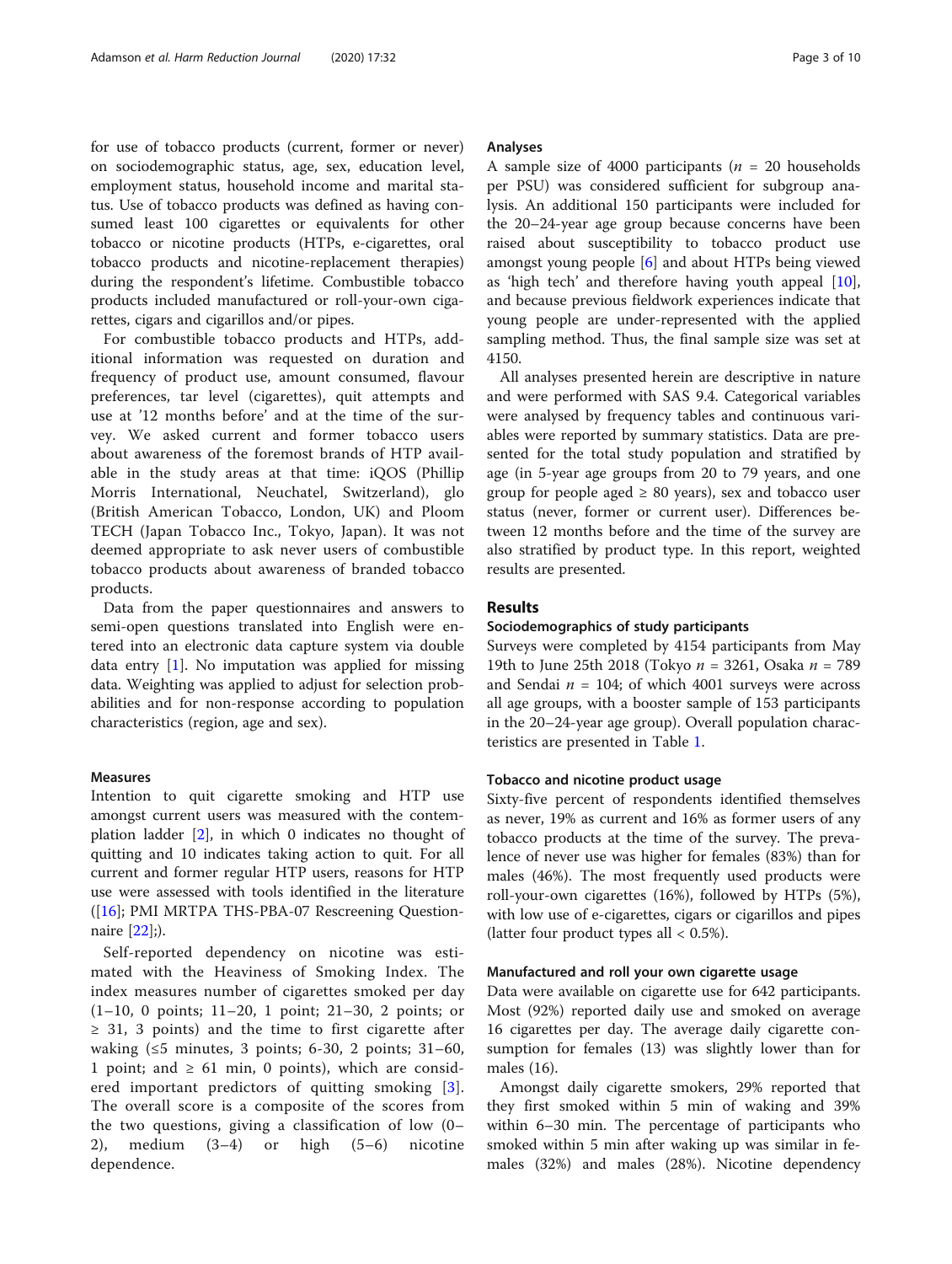# <span id="page-3-0"></span>**Table 1** Population characteristics of study participants by tobacco use status ( $N = 4154$ )

| Parameter                                    | Never user total | Current user total | Former user<br>total |
|----------------------------------------------|------------------|--------------------|----------------------|
| Total                                        | 2697.9 (64.9%)   | 779.4 (18.8%)      | 674.5 (16.2%)        |
| Gender                                       |                  |                    |                      |
| Male                                         | 947.2 (35.1%)    | 565.7 (72.6%)      | 526.5 (78.1%)        |
| Female                                       | 1750.6 (64.9%)   | 213.7 (27.4%)      | 148.1 (21.9%)        |
| Age (years)                                  |                  |                    |                      |
| Mean (SE)                                    | 51.4 (0.55)      | 48.0 (0.64)        | 57.8 (0.65)          |
| Median                                       | 49.2             | 46.1               | 58.8                 |
| Min                                          | 20               | 20                 | 20                   |
| Max                                          | 98               | 87                 | 88                   |
| Highest level of education-n (%)             |                  |                    |                      |
| Junior high school                           | 180.4 (6.7%)     | 69.4 (8.9%)        | 44.1 (6.5%)          |
| High school                                  | 901.1 (33.4%)    | 346.7 (44.5%)      | 254.6 (37.7%)        |
| Professional training college                | 360.1 (13.3%)    | 105.0 (13.5%)      | 83.1 (12.3%)         |
| Junior college                               | 316.7 (11.7%)    | 27.1 (3.5%)        | 23.0 (3.4%)          |
| College, university or graduate course       | 858.5 (31.8%)    | 210.8 (27.0%)      | 258.4 (38.3%)        |
| Prefer not to answer                         | 78.5 (2.9%)      | 20.3 (2.6%)        | 11.3 (1.7%)          |
| Missing                                      | $2.5(0.1\%)$     | $0.0(0.0\%)$       | $0.0(0.0\%)$         |
| Employment status-n (%)                      |                  |                    |                      |
| Agriculture, forestry or fisheries           | 5.7 (0.2%)       | $0.9(0.1\%)$       | $1.4(0.2\%)$         |
| Self-employed, family business, professional | 255.2 (9.5%)     | 121.1 (15.5%)      | 118.3 (17.5%)        |
| Regular employee                             | 727.9 (27.0%)    | 362.9 (46.6%)      | 232.2 (34.4%)        |
| Non-regular employee (part-timer)            | 520.3 (19.3%)    | 127.5 (16.4%)      | 87.2 (12.9%)         |
| Unemployed                                   | 174.1 (6.5%)     | 31.3 (4.0%)        | 41.2 (6.1%)          |
| Student                                      | 96.6 (3.6%)      | 8.7 (1.1%)         | $1.7(0.3\%)$         |
| Full-time homemaker                          | 591.7 (21.9%)    | 52.6 (6.8%)        | 49.6 (7.4%)          |
| Pensioner                                    | 259.4 (9.6%)     | 53.3 (6.8%)        | 131.8 (19.5%)        |
| Prefer not to answer                         | 65.3 (2.4%)      | 21.0 (2.7%)        | 11.1 (1.7%)          |
| Missing                                      | $1.7(0.1\%)$     | $0.0(0.0\%)$       | $0.0(0.0\%)$         |
| Marital status-n (%)                         |                  |                    |                      |
| Never married                                | 597.5 (22.1%)    | 164.1 (21.0%)      | 59.4 (8.8%)          |
| Married                                      | 1838.1 (68.1%)   | 529.9 (68.0%)      | 553.2 (82.0%)        |
| Cohabiting                                   | 4.5 (0.2%)       | $6.1$ $(0.8\%)$    | $1.0(0.1\%)$         |
| Widowed                                      | 173.7 (6.4%)     | 20.8 (2.7%)        | 25.6 (3.8%)          |
| Divorced                                     | 47.0 (1.7%)      | 43.7 (5.6%)        | 25.5 (3.8%)          |
| Prefer not to answer                         | 37.1 (1.4%)      | 14.8 (1.9%)        | 9.8 (1.5%)           |
| Missing                                      | $0.0(0.0\%)$     | $0.0(0.0\%)$       | $0.0(0.0\%)$         |
| Annual household income-n (%)                |                  |                    |                      |
| < 3 million yen                              | 406.0 (15.1%)    | 112.4 (14.4%)      | 111.4 (16.5%)        |
| 3 million to $<$ 5 million yen               | 533.5 (19.8%)    | 202.4 (26.0%)      | 194.0 (28.8%)        |
| 5 million to < 10 million yen                | 736.7 (27.3%)    | 250.5 (32.1%)      | 196.7 (29.2%)        |
| $\geq$ 10 million yen                        | 192.3 (7.1%)     | 63.9 (8.2%)        | 58.7 (8.7%)          |
| No income                                    | 38.9 (1.4%)      | 4.1 (0.5%)         | $3.9(0.6\%)$         |
| I do not know                                | 319.5 (11.8%)    | 45.3 (5.8%)        | 18.0 (2.7%)          |
| Prefer not to answer                         | 469.2 (17.4%)    | 100.8 (12.9%)      | 90.6 (13.4%)         |
| Missing                                      | $1.7(0.1\%)$     | $0.0(0.0\%)$       | $1.3(0.2\%)$         |

Prevalence is weighted to account for additional participants in the 20–24-year age group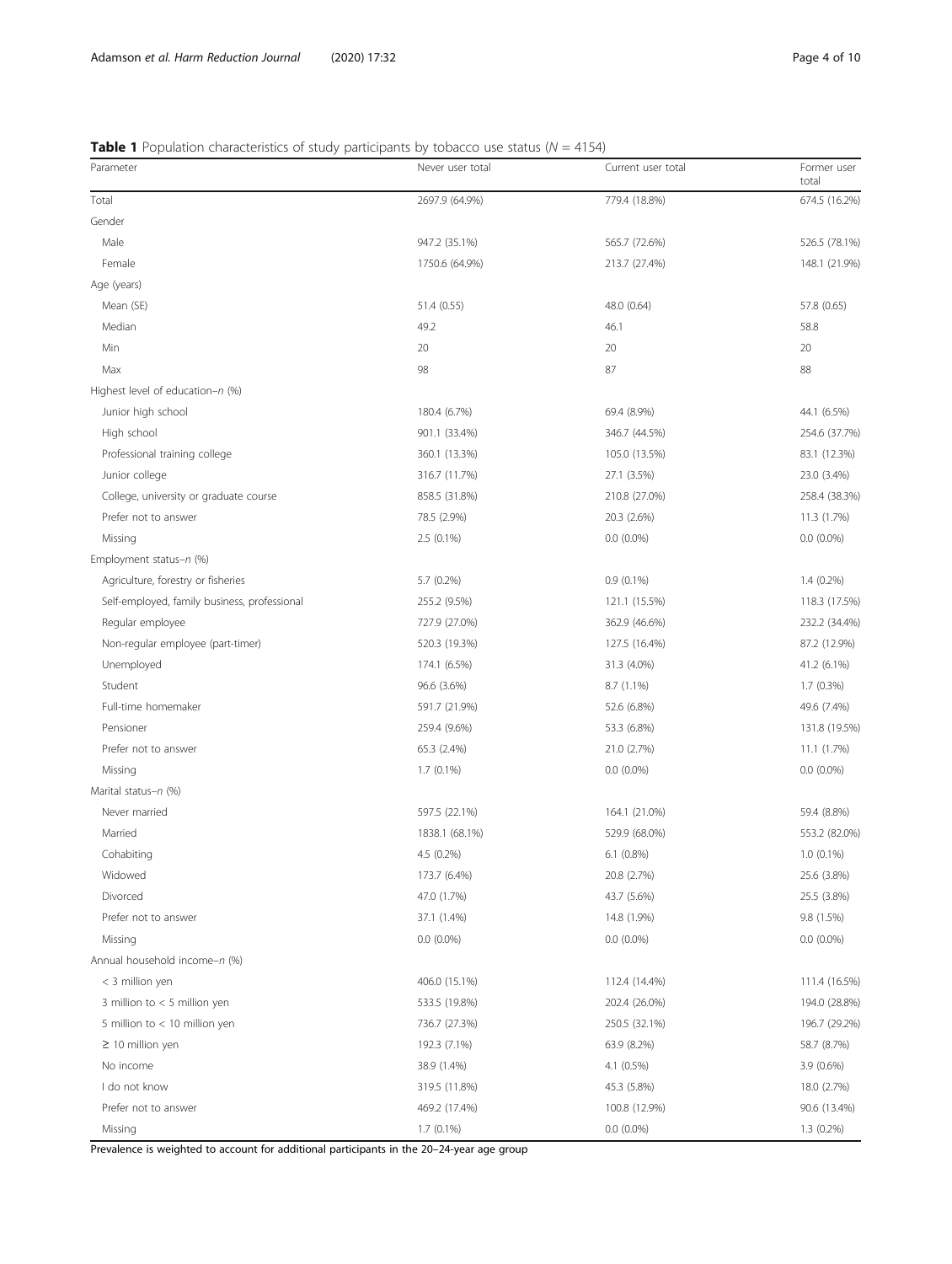scores were available for 589 current daily cigarette smokers, and were high for 6%, medium for 53% and low for 41%. Fewer females had high dependency than males (2% versus 8%).

Current cigarette smokers reported that they preferred no added flavour (48%), followed by menthol (36%) and other flavours (16%). Females had a higher preference for menthol cigarettes than males (47% versus 31%). The most common cigarette tar level was 1–3 mg (38%), followed by 4–6 mg (24%), 7–9 mg (19%) and 10 mg or higher (17%). More females preferred cigarettes with tar levels of 1-6 mg than males (75% versus 58%).

Amongst current combustible tobacco product users, half had scores that indicated no thought of quitting or considering quitting someday. More than half of respondents had tried to quit and 10% were taking action to quit (Table [2\)](#page-5-0).

## **HTPs**

Of the 779 participants who were current tobacco product users, 81% had heard of iQOS, 55% of glo and 45% of Ploom TECH. Half (51%) had tried HTPs at least once. Of the 254 respondents who identified themselves as HTP users, most were users of iQOS (67%), followed by glo (18%) and Ploom TECH (16%), and most used them daily (iQOS 85%; glo 72%; Ploom TECH 52%). The proportion of current daily iQOS users was similar for men and women (69% and 67%, respectively), for glo use it was higher for women (86%) than for men (66%) and for Ploom TECH use was higher for men (19%) than for women (9%).

Daily iQOS users consumed on average 15 sticks per day, glo users 13 sticks per day and Ploom TECH users 3 tobacco capsules per day (equivalent to 12–18 conventional cigarettes) [[15\]](#page-8-0). Amongst all current HTP users, the preferred flavour was menthol (62%), followed by regular (35%) and other flavours (3%). Females showed a slightly higher preference for menthol than males (68% versus 60%).

When asked about reasons of HTP use, most HTP users selected 'reduced harm to people around them and themselves compared with conventional cigarettes'. Only around 10% indicated use to cut back smoking cigarettes or to quit overall smoking (Table [3\)](#page-6-0).

## Patterns of usage

Amongst current tobacco users at the time of the survey, sole use of manufactured or roll-your-own cigarettes was reported by 70% and sole use of HTP by 16%. Rates in men and women were similar for sole use of manufactured or roll-your-own cigarettes (68% and 71%, respectively), but more women than men used HTPs (21% versus 15%). Sole use of HTPs was highest in the age groups 25–29 years (23%) and 30–39 years (28%). Dual

use of manufactured or roll-your-own cigarettes and HTPs was reported by 11% of participants at the time of the survey and was more common in males (12%) than females (8%).

Usage data for tobacco products at the time of the survey and 12 months previously were available for 791 participants (Table [4](#page-6-0)). Twelve percent of current combustible tobacco product users 12 months ago reported having started to use HTPs within the previous 12 months. The initiation of HTP use was higher for females than males and in the three age groups between 25 and 49 years, than in the 20–24-year age groups and  $\geq$  50-year age groups. The initiation rate per HTP was greatest for iQOS (8%), followed by glo (3%) and Ploom TECH (3%), with some participants using multiple HTPs.

Amongst sole users of combustible tobacco products 12 months before the survey, 5% had switched to exclusive HTP use (Table [4](#page-6-0)). A complete switch was observed from more women than men (7% versus 4%). The highest switching rate was observed in the age group 25–29 years (8%). Seven percent of sole combustible tobacco users 12 months before the survey had switched to dual use with HTPs. Switching to dual use was slightly more frequent amongst males (7%) than in females (6%) and was most common in the 25–49-year age groups. Within the previous 12 months, 5% of sole combustible tobacco product users had quit their use of tobacco products completely (Table [4](#page-6-0)). Most (94%) participants using only HTPs 12 months before the survey continued to do so. Four percent had quit tobacco use completely.

Over two-thirds of dual users 12 months before the survey had maintained this behaviour at the time of the survey (67%), 14% switched to using only HTPs and 4% quit tobacco use completely (Table [4](#page-6-0)). However, 12% of dual users switched back to solely using combustible tobacco products. Stratified by sex, 72% of male dual users were still dual users after 12 months, 7% switched to HTPs alone and 15% switched back to using only combustible tobacco products. For female dual users, the percentages were 50%, 40% and 0%, respectively.

Amongst never users of combustible tobacco products 12 months before the survey, 0.1% had started using HTPs and 0.2% had started using combustible tobacco products by the time of the survey. For former tobacco users 12 months before the survey, 1% re-initiated the use of a tobacco product, but all with HTPs. This rate was higher in females (4%) than in males (0.6%).

Amongst HTP users 12 months ago, 10 users reported having never used any combustible tobacco products. Amongst these, none had switched to sole or dual use of any combustible tobacco product at the time of the survey. In addition, no participants who were former sole combustible tobacco product users but had switched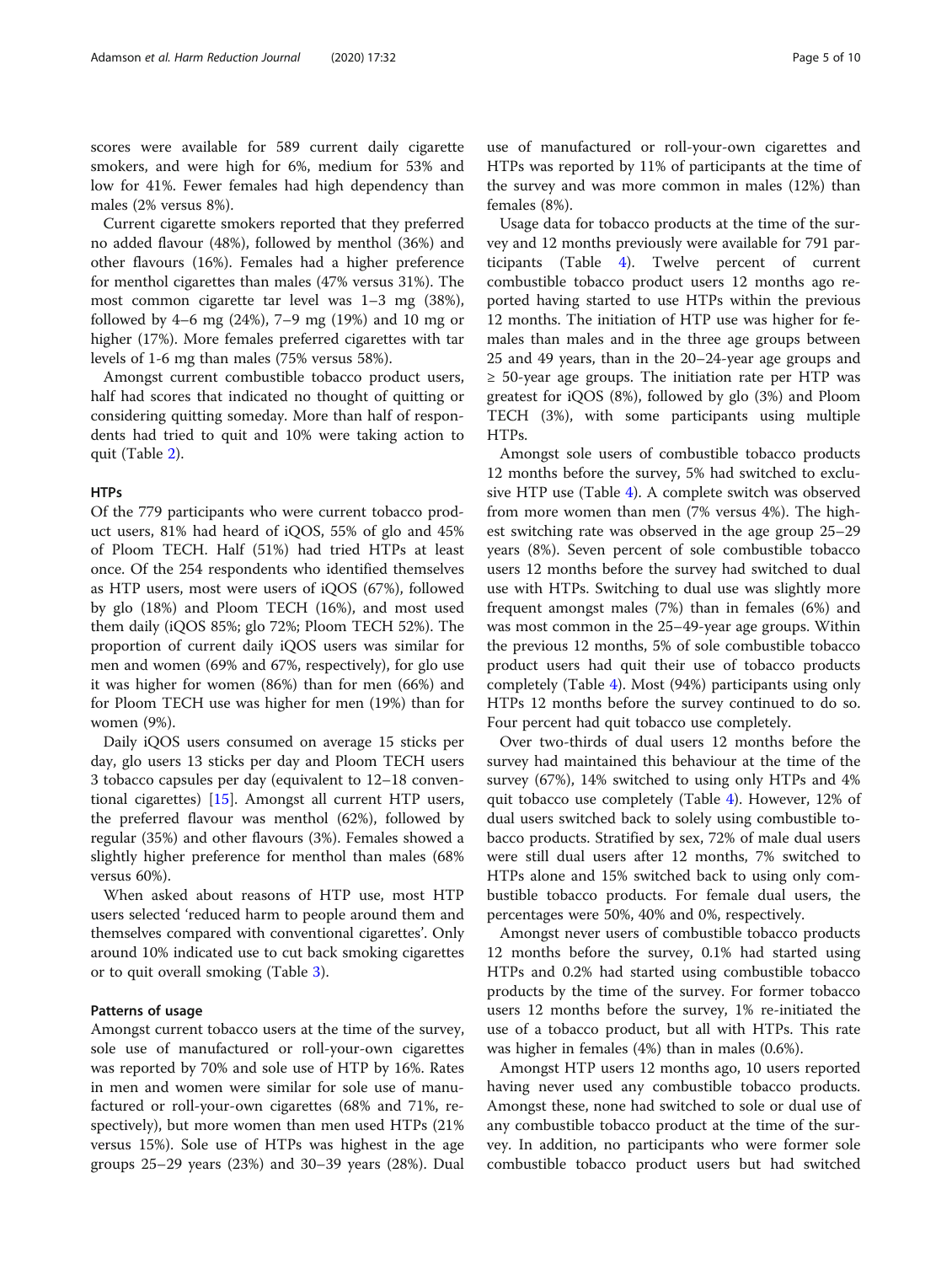Prevalence is weighted to account for additional participants in the 20–24-year age group

completely to HTPs 12 months before the interview reported reverting to cigarette smoking, alone or as dual use, at the time of the interview.

# **Discussion**

Japan is a country characterised by a high tobacco use prevalence which reached a peak in the mid-1970s with a cigarette smoking prevalence of  $\sim 75\%$ amongst men; this rate has been decreasing constantly over the years, while women showed a rather stable smoking prevalence of 10–15% within this time period [\[7](#page-8-0)]. Prevalence of tobacco use in Japan is still high, with 18% of men being current smokers as of 2017 [[27\]](#page-9-0). Until HTPs were introduced in Japan in

2014, other tobacco and nicotine product use frequency was low. Reports now suggest that Japan has the most developed HTP market of all countries worldwide, accounting for 85% of HTP global share [[30,](#page-9-0) [31\]](#page-9-0). Evaluation of usage patterns after the introduction of novel tobacco/nicotine products is central to assess harm reduction at a population level. This study assessed use of HTPs and combustible tobacco products in three regions in Japan and investigated differences in use 12 months apart as well as differences in use by sex and age. At the time of the survey, around two-thirds of tobacco users exclusively used combustible tobacco products (almost all were cigarettes, except for three participants who used

<span id="page-5-0"></span>Table 2 Intention to quit smoking and other quitting characteristics for current cigarette and roll your own users in 2018

| Parameter                                                        | n(%)           |
|------------------------------------------------------------------|----------------|
| Intention to quit scale                                          | 642.0 (100.0%) |
| $0 =$ no thought of quitting                                     | 159.3 (24.8%)  |
| 1                                                                | 32.3 (5.0%)    |
| $2 =$ think I need to consider quitting someday                  | 168.6 (26.3%)  |
| 3                                                                | 12.7 (2.0%)    |
| $\overline{4}$                                                   | 13.4 (2.1%)    |
| $5 =$ think I should quit but am not quite ready                 | 116.4 (18.1%)  |
| 6                                                                | 11.5 (1.8%)    |
| 7                                                                | 9.9 (1.5%)     |
| $8 =$ starting to think about how to change my smoking patterns  | 41.5 (6.5%)    |
| 9                                                                | 4.8 (0.7%)     |
| $10 =$ taking action to quit (i.e. cutting down)                 | 64.8 (10.1%)   |
| Missing                                                          | 7.0 (1.1%)     |
| Ever tried to quit                                               |                |
| No                                                               | 298.4 (46.5%)  |
| Yes                                                              | 339.6 (52.9%)  |
| Missing                                                          | 4.0 (0.6%)     |
| When was the last quit attempt (of those who ever tried to quit) | 339.6 (100.0%) |
| < 3 months ago                                                   | 49.5 (14.6%)   |
| 3-6 months ago                                                   | 22.2 (6.5%)    |
| 6-12 months ago                                                  | 22.5 (6.6%)    |
| > 12 months ago                                                  | 240.1 (70.7%)  |
| Missing                                                          | 5.3 (1.6%)     |
| How long was the last quit attempt                               | 339.6 (100.0%) |
| $<$ 1 day                                                        | 48.0 (14.1%)   |
| $1-7$ days                                                       | 118.5 (34.9%)  |
| > 7 days-< 30                                                    | 46.4 (13.7%)   |
| > 30 days-< 6 months                                             | 52.0 (15.3%)   |
| > 6 months-< 1 year                                              | 25.1 (7.4%)    |
| $\geq$ 1 year                                                    | 46.0 (13.5%)   |
| Missing                                                          | 3.6 (1.1%)     |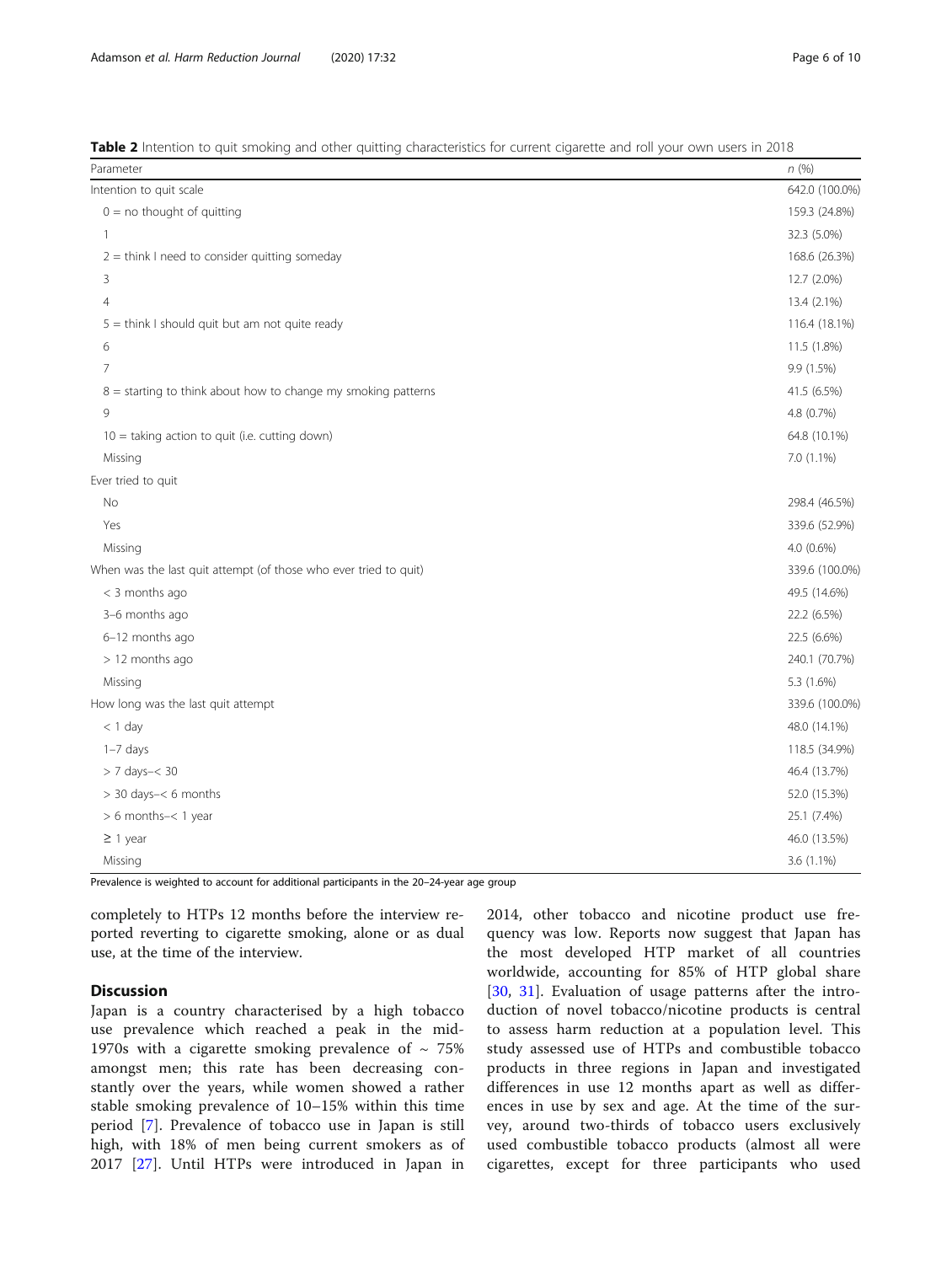## <span id="page-6-0"></span>Table 3 Reasons for HTP use amongst HTP users (multiple responses)

| Reasons                                                                       | Total- $n$ (%) | Male- $n$ (%)  | Female-n (%)  |
|-------------------------------------------------------------------------------|----------------|----------------|---------------|
| Total                                                                         | 253.6 (100.0%) | 184.8 (100.0%) | 68.8 (100.0%) |
| They might be less harmful to people around me than conventional cigarettes   | 168.5 (66.4%)  | 121.8 (65.9%)  | 46.7 (67.9%)  |
| They might be less harmful to me than conventional cigarettes                 | 154.7 (61.0%)  | 116.3 (62.9%)  | 38.4 (55.8%)  |
| They produce no ash                                                           | 137.1 (54.1%)  | 98.8 (53.4%)   | 38.4 (55.8%)  |
| HTPs do not smell bad                                                         | 93.5 (36.9%)   | 67.6 (36.6%)   | 25.9 (37.7%)  |
| HTPs contain no tar                                                           | 81.7 (32.2%)   | 61.4 (33.2%)   | 20.3 (29.5%)  |
| I was curious about HTPs                                                      | 75.0 (29.6%)   | 56.3 (30.5%)   | 18.7 (27.1%)  |
| HTPs do not bother people who do not use tobacco                              | 74.6 (29.4%)   | 63.4 (34.3%)   | 11.2 (16.3%)  |
| It helps me to cope with stress and to relax                                  | 48.8 (19.2%)   | 33.1 (17.9%)   | 15.7 (22.9%)  |
| I have a friend or family member who uses HTPs                                | 47.5 (18.7%)   | 27.7 (15.0%)   | 19.8 (28.8%)  |
| I can use them in places where smoking conventional cigarettes is not allowed | 42.6 (16.8%)   | 29.3 (15.8%)   | 13.3 (19.4%)  |
| Using a HTP feels like smoking a conventional cigarette                       | 41.4 (16.3%)   | 28.1 (15.2%)   | 13.3 (19.4%)  |
| HTPs can help me cut back on smoking conventional cigarettes                  | 32.1 (12.7%)   | 25.3 (13.7%)   | $6.8(9.9\%)$  |
| HTPs can help me quit smoking                                                 | 22.8 (9.0%)    | 13.0 (7.0%)    | 9.9 (14.3%)   |
| HTPs are new and innovative products                                          | 17.7 (7.0%)    | 13.8 (7.5%)    | 3.9 (5.7%)    |
| They deliver a real tobacco taste                                             | 16.4 (6.5%)    | 8.6 (4.6%)     | 7.8 (11.4%)   |
| They help me deal with cravings to smoke                                      | 16.3 (6.4%)    | 14.5 (7.9%)    | 1.7(2.5%)     |
| Out of habit                                                                  | 16.1 (6.4%)    | $11.1(6.0\%)$  | $5.1(7.4\%)$  |
| Other reason*                                                                 | 5.2 (2.0%)     | $2.1(1.1\%)$   | 3.1(4.5%)     |

Prevalences are weighted to account for the additional participants in the 20–24-year age group \*Free text option such as 'someone gave it to me' or 'they are cleaner'

cigar/cigarillo/pipe); this was followed by exclusive use of HTPs then dual use of both product types.

Uptake of HTPs was greatest amongst women and users aged 25–49 years. Similar patterns of use for novel tobacco technologies have been found elsewhere, amongst younger and more educated groups [[20\]](#page-8-0). The main reason given in this study for use of HTPs on a regular basis was potential reductions to harm and annoyance to others, followed by harm reduction to self (the current user). This finding is consistent with other studies, where it was noted that Japan has strong cultural values of order, cleanliness, quality and respect for

**Table 4** Change in use behaviour 12 months ago and current (2018) ( $N = 791$ )

| Tobacco<br>usage<br>behaviour<br>12<br>months<br>ago |                                                      | Tobacco usage behaviour today-% (May/June 2018) |                                              |                                               |                                              |
|------------------------------------------------------|------------------------------------------------------|-------------------------------------------------|----------------------------------------------|-----------------------------------------------|----------------------------------------------|
|                                                      | Total<br>$n(100\%)$                                  | Current CTP only user<br>$n$ (% per row)        | Current HTP only user<br>$n$ (% per row)     | Current dual user<br>$n$ (% per row)          | Former tobacco user<br>$n$ (% per row)       |
|                                                      | 791.3 (100.0%)                                       | 533.6 (67.4%)                                   | 115.6 (14.6%)                                | 83.5 (10.5%)                                  | 42.2 (5.3%)                                  |
|                                                      | Used only combustible tobacco products 12 months ago |                                                 |                                              |                                               |                                              |
| All<br>Male<br>Female                                | 643.9 (100.0%)<br>470.2 (100.0%)<br>173.6 (100.0%)   | 522.6 (81.2%)<br>384.1 (81.7%)<br>138.5 (79.8%) | 33.4 (5.2%)<br>20.6 (4.4%)<br>12.8 (7.4%)    | 42.5 (6.6%)<br>32.5 (6.9%)<br>10.0 (5.8%)     | 36.5 (5.7%)<br>27.5 (5.8%)<br>$9.0(5.2\%)$   |
|                                                      | Used only HTPs 12 months ago                         |                                                 |                                              |                                               |                                              |
| All<br>Male<br>Female                                | 77.4 (100.0%)<br>54.9 (100.0%)<br>22.5 (100.0%)      | $0.0(0.0\%)$<br>$0.0(0.0\%)$<br>$0.0(0.0\%)$    | 72.6 (93.8%)<br>51.0 (93.0%)<br>21.6 (95.8%) | $0.0(0.0\%)$<br>$0.0(0.0\%)$<br>$0.0(0.0\%)$  | $3.2(4.1\%)$<br>$2.2(4.1\%)$<br>$0.9(4.2\%)$ |
| Dual user 12 months ago                              |                                                      |                                                 |                                              |                                               |                                              |
| All<br>Male<br>Female                                | 60.9 (100.0%)<br>48.3 (100.0%)<br>12.6 (100.0%)      | 7.3 (11.9%)<br>7.3 (15.0%)<br>$0.0(0.0\%)$      | 8.4 (13.7%)<br>$3.4(7.0\%)$<br>5.0 (39.6%)   | 41.0 (67.3%)<br>34.7 (71.8%)<br>$6.3(50.1\%)$ | $2.5(4.1\%)$<br>1.2(2.5%)<br>1.3 (10.4%)     |

Prevalence is weighted to account for additional participants in the 20–24-year age group. Some consumers transitioned to use behaviours not shown in the table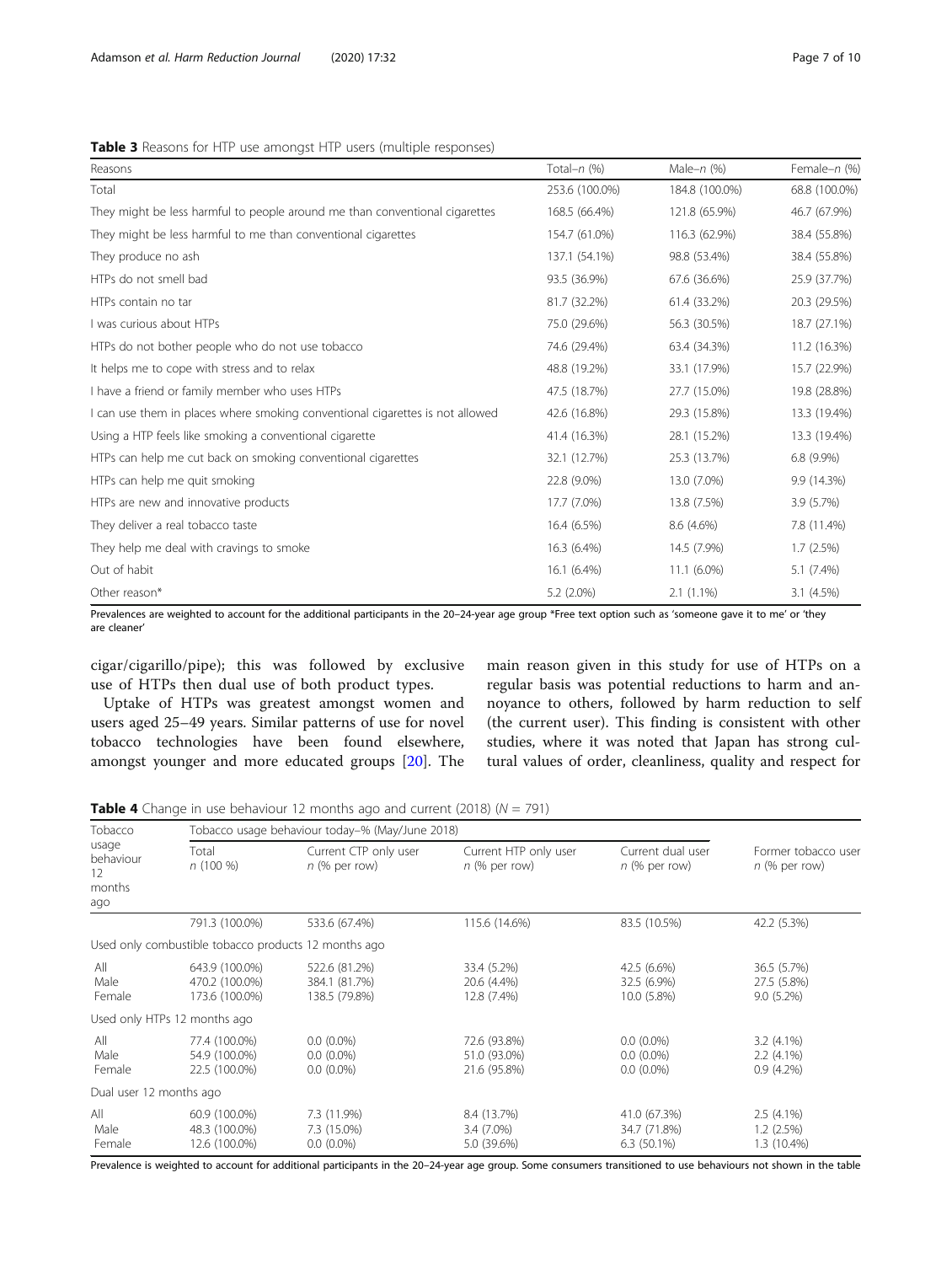others [\[10](#page-8-0)]. Only a small proportion of respondents indicated that they used HTPs to cut back on or quit cigarette smoking—similar to the proportion who had a clear intention to quit smoking (both 10%).

### Changes in use behaviour amongst tobacco users

Compared with 12 months before the survey, while 81% of people who used combustible tobacco products continued to do so at the time of the survey, around 12% had initiated using HTPs regularly, whether alone or as dual users. Most participants who had completely switched to HTPs 12 months before the survey continued to use only HTPs. Of note, no participants who had used only HTPs 12 months ago, regardless if they were never or former combustible tobacco users, switched back to combustible tobacco use either alone or as dual use, potentially indicating a stable behaviour.

For dual users, a more complex situation was observed. Although most who were dual users 12 months before the survey maintained dual use, 14% had switched completely to HTPs, of which more were women than men. Men were more likely than women to stop dual use and revert to using only combustible tobacco products (15% versus 0%). Further research is needed to identify the reasons for differences in behaviour in dual users.

The substantial decline of cigarette consumption could be attributable to the initiated implementation of tobacco control actions as well as to an increased awareness of health risks and diseases caused by combustible tobacco use. There is also some evidence suggesting the decline and replacement effect on cigarette sales due to HTP introduction in Japan. A study from Stoklosa et al. [[28\]](#page-9-0) showed that cigarette sales were relatively stable before the introduction of HTPs in Japan (2% average annual decline from 2011 to 2015) but fell significantly afterwards (10% average annual decline from 2015 to 2018). They noted an immediate regional effect in each prefecture HTPs were launched and did not find any alternative explanations for the change.

# Initiation of HTPs from tobacco non-users

It is important to consider whether new tobacco products with a perceived reduced risk of harm are appealing to people who have never used tobacco or nicotine products or were a former user. In this study, 13 participants showed HTP use without a history of using combustible tobacco products. Around 1% of respondents who were former tobacco users 12 months before interviews began to use a tobacco product again, but all used HTPs. These findings suggest that the introduction of an alternative tobacco product will not generally lead to uptake amongst tobacco non-users. Amongst never and former tobacco users aged 20–24 years, none started using HTPs in the 12 months before the study, and the overall HTP usage in the previous 12 months was lower within this age group than in the 25–49-year age groups.

#### Pilot study limitations and strengths

This study has several limitations. It considered only three urban regions in Japan in order to test the approach before nationwide assessment, and therefore results herein may not be generalisable to the rest of the country or other countries. Whether differences in cultural values, product acceptance, the regulatory environment and the availability of a larger variety of novel tobacco products affect other markets requires more assessment. As with any self-reported survey, recall bias is a potential issue and that should be considered whilst interpreting the data. Lastly, the questionnaire used in this pilot study was not designed to target the motivations of dual users compared with sole users of HTPs. Potential differences in motivations and behaviours would be an area of interest for future studies of current HTP users.

The study design and resulting data present various strengths. First, it was able to estimate product-specific prevalence and collect data on tobacco and nicotine product consumption. Second, the stratified three-stage sampling method yielded representative populations in the three selected study areas. Third, as data collection was by self-administered questionnaire, this minimised bias that could arise from social desirability for answers.

For external validation, results were compared with tobacco prevalence data from Japan Tobacco's Annual Survey 2018 [[11\]](#page-8-0), data published by the Japanese Ministry of Health, Labour and Welfare [[14\]](#page-8-0) and Japanese smoking prevalence data published by the Foundation for a Smoke-Free World [\[19](#page-8-0)]. Results herein were in line with those data and, therefore, appear to be representative data for the study regions.

# Conclusion

We found that 27% of tobacco consumers used HTPs, either alone or in parallel with combustible tobacco products. Most HTP users indicated that they felt HTPs might be less harmful to people around them or to themselves compared to combustible cigarettes. Only small percentages saw HTPs as a route to quitting or cutting back consumption of combustible tobacco use. No respondents who had been using HTPs alone 12 months before the survey were using combustible tobacco products at the time of the survey, and 4% had quit tobacco completely. Thus, HTPs seem to be accepted as an alternative tobacco product amongst combustible tobacco users. Uptake by never users of tobacco products was minimal for both combustible tobacco products and HTPs. These findings supported the initiation of a further study into nationwide data. Improved understanding of the motivations underlying dual use of HTPs and combustible tobacco products would be of interest.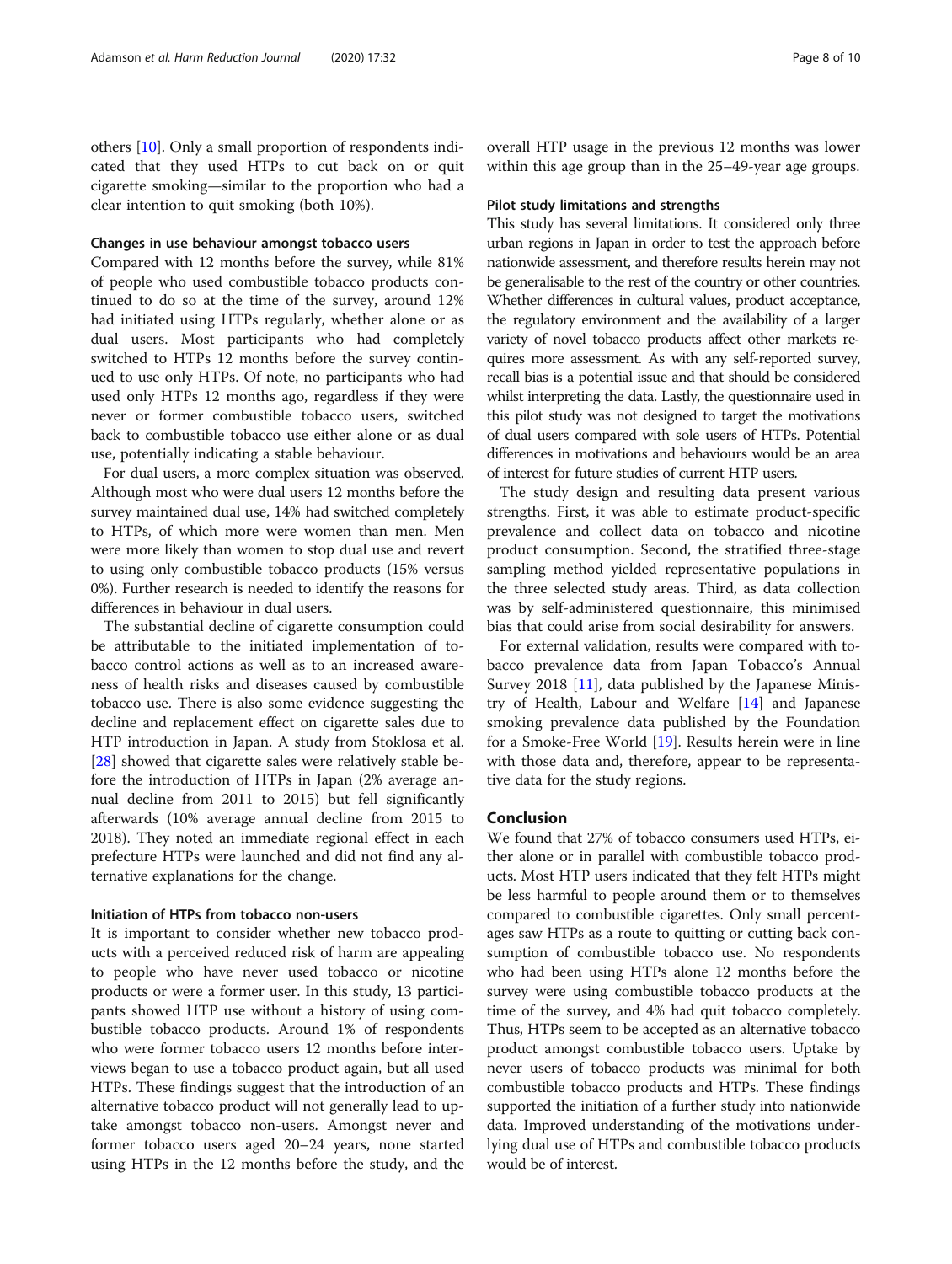## <span id="page-8-0"></span>Abbreviations

AE: Adverse event/effect; BAT: British American Tobacco; CTP: Combustible tobacco product; FMC: Factory made cigarette; HSI: Heaviness of smoking index; HTP: Heated tobacco product; IEC : Independent Ethics Committee; KH : Kantar (Health Division); RYO : Roll your own (cigarette)

#### Acknowledgements

Many thanks to Mandara Shetty and Charlotte Stone (BAT), Felix Marczykowski, Catherine Mason, Sibille Jergens and Hans Bauer (Kantar Germany), Hidehiko Otake, Mai Yuasa and colleagues (Kantar Japan), and Kumiko Kondo and colleagues (NRC) for their invaluable contributions.

#### Authors' contributions

JA and CK are the study Project Managers at BAT and Kantar respectively and were responsible for delivering the study results. OMC is the Scientific Data and Statistics Manager at BAT and EB is the Senior Statistician at KH who contributed to the study design and statistical analysis. YKB is the Data Manager at BAT. KP, CP and JM all contributed to various aspects of the study objectives and design. All authors have reviewed and approved the final manuscript.

#### Funding

This study was fully funded by BAT.

## Availability of data and materials

The study protocol and instrument have been published (protocol [1]; instrument questionnaire <http://www.doi.org> search.10.17605/OSF.IO/JECDN).

## Ethics approval and consent to participate

This study is an epidemiological population survey and is conducted in accordance with the most current versions of the Declaration of Helsinki [\[32](#page-9-0)], the guidelines for Good Epidemiological Practice [17] and local laws and regulations. The study is conducted in accordance with the most current version of Marketing Research Guideline and Personal Information Protection Guideline that JMRA (Japan Marketing Research Association) have established. Those guidelines also comply with ICC/ESOMAR codes of conduct. At the beginning of April 2018, an independent ethics committee (IEC) in Japan, consisting of 9 members (clinical and legal) were informed about the intended data collection and all required documents were provided, including protocol, participant information letter and questionnaire. The IEC, based at Kitamachi Clinic in Tokyo, reviewed the study documents and approved study conduct on 17th April 2018 before fieldwork commenced. This study did not actively ask for adverse events/ effects (AEs) or product complaints which occurred during use of the HTP glo, but interviewers were instructed to record anything reported by participants; during this study, no participants spontaneously reported any AE or product complaints related to glo during questionnaire distribution or collection by interviewers. During fieldwork, participants were informed about the study purpose, their requested tasks, time of involvement, data confidentiality and data protection, incentive and contact details in case of questions; by completing the paper questionnaire, the participant was informed they were implicitly giving consent to participate in this study.

#### Consent for publication

Participants were informed prior to giving their consent to participate in this study that grouped data would be published.

#### Competing interests

Authors are full time employees of British American Tobacco (BAT) Research and Development UK, or of Kantar Germany (Health Division), who conducted the study on behalf of BAT. Nippon Research Centre (NRC) were the local fieldwork providers, working with Kantar Japan.

## Author details

<sup>1</sup> Research & Development, British American Tobacco, Southampton SO15 8TL, UK. <sup>2</sup>Kantar Germany, Landsberger Straße 284, 80687 Munich, DE, Germany.

Published online: 26 May 2020

#### References

- 1. Adamson J, Kanitscheider C, Prasad K, Camacho OM, Beyerlein E, Bhagavan YK, Proctor C, Murphy J. Protocol for a Japanese nationwide repeated crosssectional study to assess tobacco and nicotine product use behaviour after market introduction of Tobacco Heating Products (THPs). F1000 Research. 2019;8:739.
- 2. Biener L, Abrams DB. The Contemplation Ladder: Validation of a Measure of Readiness to Consider Smoking Cessation. Health Psychol. 1991;10(5):360–5.
- 3. Borland R, Yong H-H, O'Connor RJ, Hyland A, Thompson ME. The reliability and predictive validity of the Heaviness of Smoking Index and its two components: Findings from the International Tobacco Control Four Country study. Nicotine Tob Res. 2010;12(Suppl 1):S45–50. [https://doi.org/10.1093/](https://doi.org/10.1093/ntr/ntq038) [ntr/ntq038](https://doi.org/10.1093/ntr/ntq038).
- 4. Cancer Research UK, 2020. Our policy on e-cigarettes. [https://www.](https://www.cancerresearchuk.org/about-us/we-develop-policy/our-policy-on-preventing-cancer/our-policy-on-tobacco-control-and-cancer/our-policy-on-e-cigarettes) [cancerresearchuk.org/about-us/we-develop-policy/our-policy-on-preventing](https://www.cancerresearchuk.org/about-us/we-develop-policy/our-policy-on-preventing-cancer/our-policy-on-tobacco-control-and-cancer/our-policy-on-e-cigarettes)[cancer/our-policy-on-tobacco-control-and-cancer/our-policy-on-e-cigarettes](https://www.cancerresearchuk.org/about-us/we-develop-policy/our-policy-on-preventing-cancer/our-policy-on-tobacco-control-and-cancer/our-policy-on-e-cigarettes) (Accessed 28 Feb 2020).
- Eaton D, Jakaj B, Forster M, et al. Assessment of tobacco heating product THP1.0. Part 2:product design, operation and thermophysical characterisation. Regulatory Toxicology and Pharmacology. 2018;93:4–13.
- 6. FDA Food and Drug Administration. Modified Risk Tobacco Product Applications (Draft Guidance) 2012 [Available from: [https://www.fda.gov/](https://www.fda.gov/downloads/TobaccoProducts/GuidanceComplianceRegulatoryInformation/UCM297751.pdf) [downloads/TobaccoProducts/GuidanceComplianceRegulatoryInformation/](https://www.fda.gov/downloads/TobaccoProducts/GuidanceComplianceRegulatoryInformation/UCM297751.pdf) [UCM297751.pdf.](https://www.fda.gov/downloads/TobaccoProducts/GuidanceComplianceRegulatoryInformation/UCM297751.pdf) Accessed on 18 Jan 2018].
- 7. Forey B, Hamling J, Hamling J, Lee P. International Smoking Statistics. A collection of worldwide historical data. Web edition Sutton. Surrey: PN Lee Statistics and Computing Ltd; 2016. p. 2016.
- 8. Forster M, Fiebelkorn S, Yurteri C, Mariner D, Liu C, Wright C, et al. Assessment of Novel Tobacco Heating Product Thp1.0. Part 3: Comprehensive Chemical Characterisation of Harmful and Potentially Harmful Aerosol Emissions. Regul Toxicol Pharmacol. 2018;93:14–33.
- 9. Gale N, McEwan M, Eldridge A, et al. Changes in Biomarkers of Exposure on Switching From a Conventional Cigarette to Tobacco Heating Products: A Randomized, Controlled Study in Healthy Japanese Subjects. Nicotine Tob Res. 2019;21(9):1220–1227.
- 10. Hair EC, Bennett M, Sheen E, et al. Examining perceptions about IQOS heated tobacco product: consumer studies in Japan and Switzerland. Tob Control. 2018;27:s70–3.
- 11. JTI 2018 Japan Tobacco Incorporation. JT's Annual Survey 2018 [Available from: [https://www.jt.com/media/news/2018/pdf/20180730\\_02.pdf.](https://www.jt.com/media/news/2018/pdf/20180730_02.pdf)
- 12. Mallock N, Boss L, Rurk R, et al. Levels of selected analytes in the emissions of "heat not burn" tobacco products that are relevent to assess human health risks. Archives of Toxiciology. 2018.
- 13. McNeill A, Brose LS, Calder R, Hitchman SC, Hajek P, McRobbie H. Ecigarettes: an Evidence Update. A report commissioned by Public Health England; 2015.
- 14. MHLW, 2016 Ministry of Health, Labour and Welfare (MHLW) 2016; [https://](https://www.mhlw.go.jp/english/database/db-hss/dl/report_gaikyo_2016.pdf) [www.mhlw.go.jp/english/database/db-hss/dl/report\\_gaikyo\\_2016.pdf](https://www.mhlw.go.jp/english/database/db-hss/dl/report_gaikyo_2016.pdf). Accessed on 10 Dec 2018.
- 15. Mori M. Examining the state of Japan's "heat-not-burn cigarette" market. Japan: Credit Suisse; 2016.
- 16. Pepper, et al. Reasons for Starting and Stopping Electronic Cigarette Use. Int J Environ Res Public Health. 2014;2014(11):10345–61.
- 17. Public Policy Committee International Society of Pharmacoepidemiology (ISoP). Guidelines for Good Pharmacoepidemiology Practice (GPP). Pharmacoepidemiol Drug Saf. 2016;25(1):2–10.
- 18. Reuters, 2018: Japan Tobacco to launch new smokeless product this year [Available from: [https://uk.reuters.com/article/japan-tobacco-results/japan](https://uk.reuters.com/article/japan-tobacco-results/japan-tobacco-to-launch-new-smokeless-product-this-year-idUKL4N1PO1FO)[tobacco-to-launch-new-smokeless-product-this-year-idUKL4N1PO1FO](https://uk.reuters.com/article/japan-tobacco-results/japan-tobacco-to-launch-new-smokeless-product-this-year-idUKL4N1PO1FO), Accessed on: 25 July 2018].
- 19. Riahi F, Rajkumar S, Yach D. Tobacco smoking and nicotine delivery alternatives: patterns of product use and perceptions in 13 countries [version 2; peer review: 2 approved]. F1000Research. 2019;8:80.
- 20. Rogers EM. Diffusion of innovations. 5th ed. New York: Free Press; 2003.
- 21. Royal College of Physicians (RCP) 2016. Nicotine without smoke: Tobacco harm reduction. RCP policy: public health and health inequality, 28 April 2016.